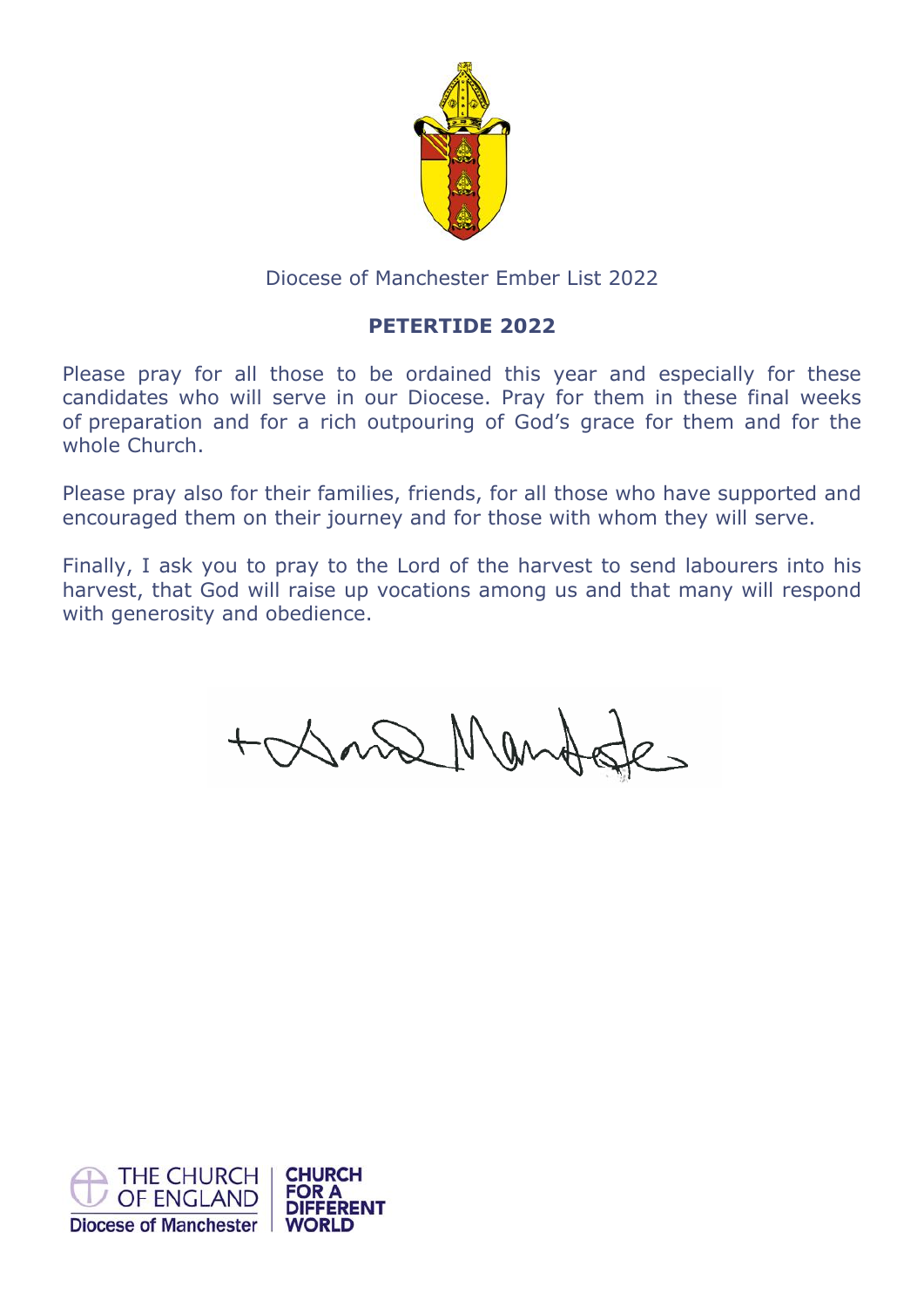# **To be ordained Deacon by the Bishop of Manchester At Manchester Cathedral on Sunday 3 July 2022 at 10:30am**

# **André Aderemi ADEFOPE**

Emmanuel Theological College to the benefices of Deane and Lostock, St Thomas and St John with the Revd Dr Terry Clark

### **Katrin ALLDAVOODI**

Emmanuel Theological College to Didsbury, St James and Emmanuel with the Revd Dr Nick Bundock

### **Gary Lee ANDERTON**

Emmanuel Theological College to Prestwich, St Mary with the Revd Shaun Conlon

# **Caroline Jane BAILEY**

Emmanuel Theological College to Flixton, St Michael with the Revd Huw Thomas

### **Sarah Elizabeth BRADLEY**

Emmanuel Theological College to Rusholme, Holy Trinity with the Revd Dr Paul Mathole

### **John Arthur EVANS**

Emmanuel Theological College to the benefice of Clifton with the Revd Grace Thomas

### **Kausar (Kay) GEORGE**

Emmanuel Theological College to Moss Side, St James with St Clement and Whalley Range, St Edmund with the Revd Sachin Awale

# **James Gordon GREENFIELD**

Oak Hill College to Chadderton, Christ Church and Balderstone, St Mary with the Revd Ben Wilkinson

# **Ian William HARVEY**

Emmanuel Theological College to Whalley Range, St Margaret with the Revd Peter Matthews

## **Margaret IRWIN**

Emmanuel Theological College in the benefice of West Bolton with the Revd Stephen Tranter

### **Jason Timothy LAWTON**

Emmanuel Theological College to the benefice of Bury, Roch Valley with the Revd Simon Watkinson

# **Robert (Bob) Alexander Grant MAY**

Emmanuel Theological College to Radcliffe, St Andrew with the Revd Jo McKee

# **Alexa Joy MCDONNELL**

Emmanuel Theological College to the benefice of Wythenshawe with the Revd Ian Fellows

# **Ann MEADOWCROFT**

Emmanuel Theological College to West Didsbury, Christ Church and Withington, St Christopher with the Revd Anne Pilkington

# **Joshua (Josh) James Harry OPENSHAW**

Emmanuel Theological College to Davyhulme, Christ Church and Urmston, St Clement with the Revd James Spence

## **Marie PATTISON**

Cranmer Hall to the benefice of Walkden and Little Hulton with the Revd David Cooper

# **Hannah RUDD**

Trinity College, Bristol to the benefice of Atherton and Hindsford with Howe Bridge with the Revd Tracy Marshall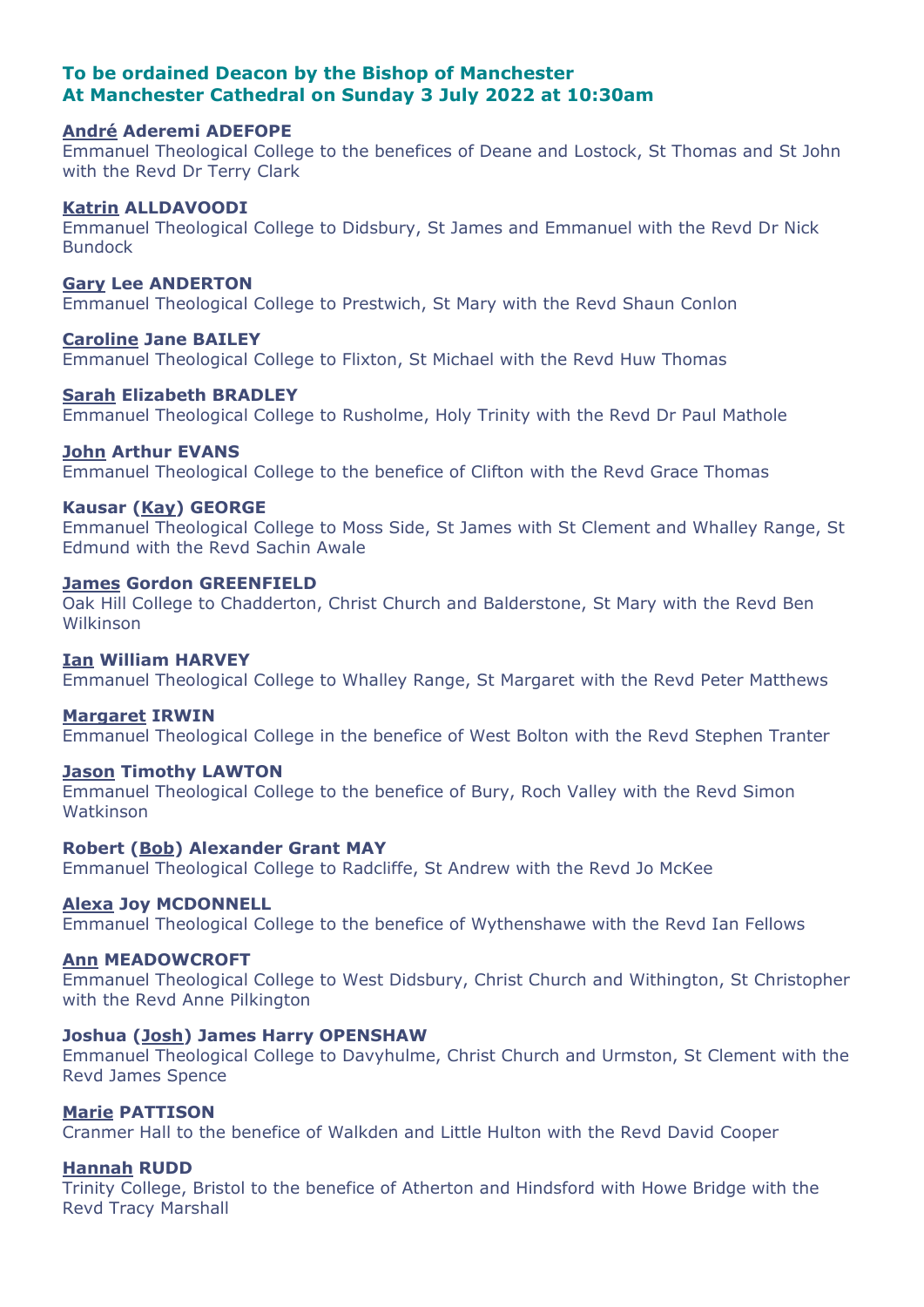### **Laura Elizabeth SHAW**

Trinity College, Bristol to the Rossendale Team with the Revd Janet O'Neill

## **Georgina Louise STIRLING**

Emmanuel Theological College to the Nelson Street Church, Rochdale with the Revd Janie Cronin

**Lydia Anne TAYLOR** Oak Hill College to Haughton Green, St Mary the Virgin with the Revd Mark Glew

# **To be ordained Deacon by the Bishop of Burnley At Manchester Cathedral on Sunday 3 July 2022 at 2:30pm**

**Warren MITCHELL** St Hild's College at Lower Broughton, The Ascension with the Revd Canon David Wyatt

#### **Lewis Sebastian Steven OLIVER HEMMINGS FAYE**

College of the Resurrection, Mirfield to Failsworth, The Holy Family with the Revd Paul Hutchins

### **Harold (Al) THOMPSON**

St Hild's College in the benefice of Barton with Peel Green and Winton with the Revd Ian Hall

# **To be ordained Priest by the Bishop of Middleton At Manchester Cathedral on Saturday 2 July 2022 at 2:30pm**

# **Andrew (Andy) BIRD**

Trinity College, Bristol at Chorlton-cum-Hardy, St Werburgh with the Revd James Neal

### **Benjamin (Ben) Andrew BRADY**

Ridley Hall in the benefices of Deane and Bolton le Moors, St Bede with the Revd Vinny **Whitworth** 

#### **Hazel Adele BRIDLE**

Trinity College, Bristol at Chadderton, Emmanuel with the Revd Dave Leaf

#### **Matthew Jon BRINICOMBE**

Trinity College, Bristol at Salford, St Philip with St Stephen with the Revd Gareth Robinson

### **Catherine (Cath) Louise ECCLES**

St Mellitus College North West in the benefice of Astley, Tyldesley and Mosley Common with the Revd Martin Cox

# **Samuel (Sam) ECCLESTON**

St Mellitus College North West at Bury, St Mary the Virgin and Bury, St Paul with the Revd Julian Heaton

## **Grace Elizabeth HART**

Cranmer Hall at Bolton le Moors, St Peter with St Philip with the Revd Canon Dr Chris Bracegirdle

# **Lee Matthew HIGSON**

St Mellitus College North West at the Oldhams Church in the Antioch Network with the Revd Ben Woodfield

### **Mary Katharine HOUGH**

All Saints Centre for Mission & Ministry at Stretford, All Saints with the Revd Luke Maguire

### **Andrew (Andy) Lee JONES**

All Saints Centre for Mission & Ministry in the benefice of Blackrod, Daisy Hill, Westhoughton and Wingates with the Revd Carol Pharaoh